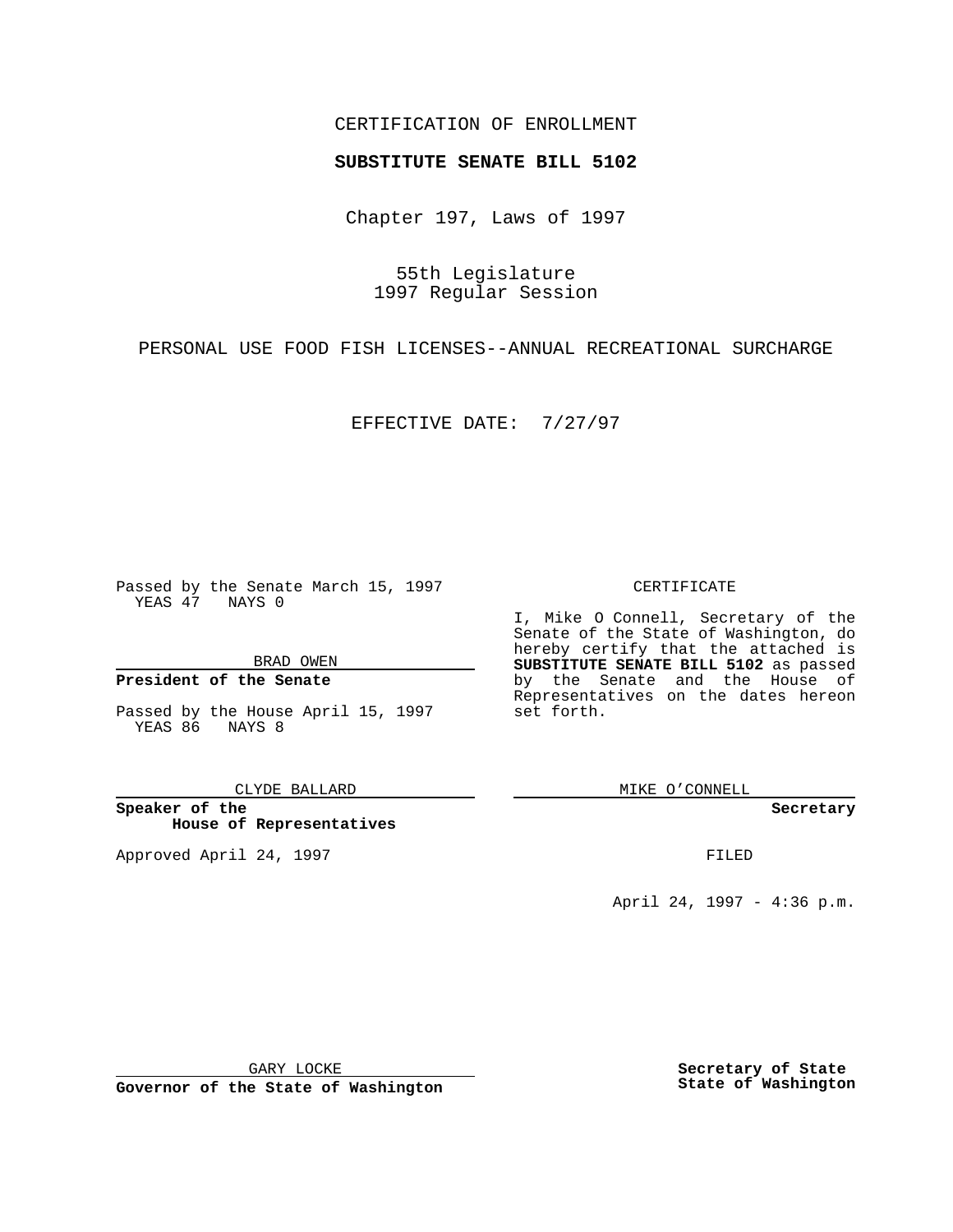## **SUBSTITUTE SENATE BILL 5102** \_\_\_\_\_\_\_\_\_\_\_\_\_\_\_\_\_\_\_\_\_\_\_\_\_\_\_\_\_\_\_\_\_\_\_\_\_\_\_\_\_\_\_\_\_\_\_

\_\_\_\_\_\_\_\_\_\_\_\_\_\_\_\_\_\_\_\_\_\_\_\_\_\_\_\_\_\_\_\_\_\_\_\_\_\_\_\_\_\_\_\_\_\_\_

Passed Legislature - 1997 Regular Session

#### **State of Washington 55th Legislature 1997 Regular Session**

**By** Senate Committee on Natural Resources & Parks (originally sponsored by Senators Oke and Winsley)

Read first time 01/27/97.

 AN ACT Relating to an annual recreational surcharge on personal use food fish licenses; and amending RCW 75.54.140.

BE IT ENACTED BY THE LEGISLATURE OF THE STATE OF WASHINGTON:

 **Sec. 1.** RCW 75.54.140 and 1993 sp.s. c 2 s 97 are each amended to read as follows:

 Beginning January 1, 1994, persons who recreationally fish for salmon or marine bottomfish in marine area codes 5 through 13 and Lake Washington and have an annual food fish license shall be assessed an annual recreational surcharge of ten dollars, in addition to other 10 licensing requirements. Persons who recreationally fish for salmon or marine bottomfish in marine area codes 5 through 13 and Lake Washington with a three-consecutive-day personal use food fish license shall be assessed an annual recreational surcharge of five dollars. Funds from the surcharge shall be deposited in the recreational fisheries enhancement account created in RCW 75.54.150, except that the first five hundred thousand dollars shall be deposited in the general fund before June 30, 1995, to repay the appropriation made by section 104, chapter 2, Laws of 1993 sp. sess.